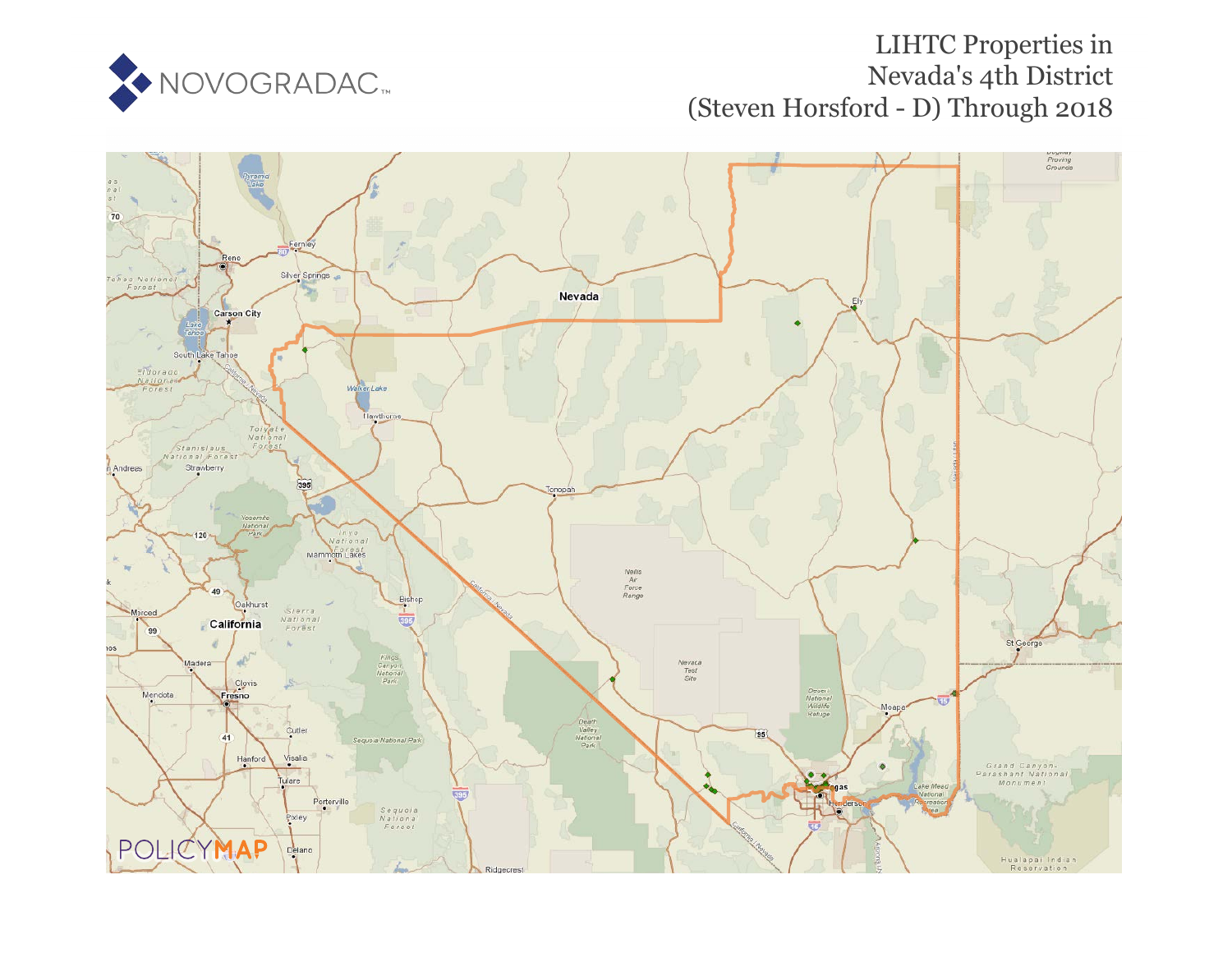| <b>Project Name</b>                                                 | <b>Address</b>                                | City                                                 | <b>State</b>             | <b>Zip Code</b> | Nonprofit<br><b>Sponsor</b> | <b>Allocation</b><br>Year | <b>Annual</b><br><b>Allocated</b><br><b>Amount</b> | <b>Year PIS</b> | <b>Construction Type</b> | <b>Total</b><br><b>Units</b> | Low<br><b>Income</b><br><b>Units</b> | <b>Rent or</b><br><b>Income</b><br><b>Ceiling</b> | <b>Credit %</b>                             | <b>Tax-Exempt</b><br><b>Bond</b> | <b>HUD Multi-Family</b><br>Financing/<br><b>Rental Assistance</b> |
|---------------------------------------------------------------------|-----------------------------------------------|------------------------------------------------------|--------------------------|-----------------|-----------------------------|---------------------------|----------------------------------------------------|-----------------|--------------------------|------------------------------|--------------------------------------|---------------------------------------------------|---------------------------------------------|----------------------------------|-------------------------------------------------------------------|
| <b>MESQUITE BLUFFS</b><br><b>APTS</b>                               | 100 N<br><b>GRAPEVINE RD</b>                  | MESQUITE                                             | NV                       | 89027           | $\mathbf{No}$               | 1997                      | \$296,432                                          | 1997            | New Construction         | 176                          | 176                                  | 60% AMGI                                          | <b>Both 30%</b><br>and 70%<br>present value | No                               |                                                                   |
| <b>LAKE TONOPAH</b>                                                 | 2151 CITRUS<br>HILLS AVENUE LAS VEGAS         |                                                      | NV                       | 89106-0000      | No                          | 1994                      | \$665,890                                          | 1997            | <b>New Construction</b>  | 356                          | 356                                  | 60% AMGI                                          | <b>Both 30%</b><br>and 70%<br>present value | No                               | No                                                                |
| SARATOGA PALMS<br>NORTH APTS II                                     |                                               | $2225$ LAS VEGAS $\,$ NORTH LAS VEGAS $\,$ NV BLVD N |                          | 89030           | No                          | 1996                      | \$0\$                                              | 1998            | <b>New Construction</b>  | 252                          | 252                                  |                                                   | 30 % present $\gamma_{\rm e s}$<br>value    |                                  |                                                                   |
| BUENA VISTA SPRINGS 2417 MORTON<br>$_{\rm II}$                      | AVE                                           | <b>NORTH LAS VEGAS NV</b>                            |                          | 89032           | No                          | 1996                      | \$159,617                                          | 1998            | Acquisition and Rehab 40 |                              | 30                                   | 50% AMGI                                          | <b>Both 30%</b><br>and 70%<br>present value | No                               |                                                                   |
| ROSEMONT CASA DEL 2125 LAS VEGAS NORTH LAS VEGAS NV<br><b>NORTE</b> | <b>BLVD N</b>                                 |                                                      |                          | 89030           | No                          | 1996                      | \$490,044                                          | 1998            | <b>New Construction</b>  | 252                          | 252                                  | 60% AMGI                                          | 70 % present $\,$ No $\,$<br>value          |                                  |                                                                   |
| BUENA VISTA SPRINGS 2417 MORTON<br>$\rm II$                         | <b>AVENUE</b>                                 | NORTH LAS VEGAS NV                                   |                          | 89030-0000      | No                          | 1996                      | \$159,617                                          | 1998            | Acquisition and Rehab 24 |                              | 18                                   | 50% AMGI                                          | <b>Both 30%</b><br>and 70%<br>present value | No                               | No                                                                |
| <b>CHEYENNE POINTE</b>                                              | 3240 NO LAS<br><b>VEGAS BLVD</b>              | <b>LAS VEGAS</b>                                     | N V                      | 89115-0000      | No                          | 1998                      | \$274,446                                          | 1999            | <b>New Construction</b>  | 204                          | 203                                  | 60% AMGI                                          | $30$ % present $\,$ No $\,$<br>value        |                                  | No                                                                |
| <b>HERITAGE PARK</b><br><b>APARTMENTS</b>                           | 1225 SOUTH<br><b>CROWELL</b><br><b>AVENUE</b> | <b>BEATTY</b>                                        | $_{\mathrm{NV}}$         | 89003-0000      | No                          | 1998                      | \$60,096                                           | 1999            | <b>New Construction</b>  | 20                           | 20                                   | 50% AMGI                                          | <b>Both 30%</b><br>and 70%<br>present value | No                               | No                                                                |
| <b>JOSHUA VILLAS</b>                                                | 3985 E<br>CHEYENNE AVE LAS VEGAS              |                                                      | $\ensuremath{\text{NV}}$ | 89115           | No                          | 1997                      | \$0                                                | 1999            | <b>New Construction</b>  | 176                          | 176                                  |                                                   | 70 % present $\gamma_{\rm e s}$<br>value    |                                  |                                                                   |
| <b>JUDITH VILLAS</b>                                                | 711 E NELSON<br>AVE                           | NORTH LAS VEGAS NV                                   |                          | 89030           | No                          | 1997                      | \$319,822                                          | 1999            | <b>New Construction</b>  | 144                          | 144                                  | 60% AMGI                                          | <b>Both 30%</b><br>and 70%<br>present value | No                               |                                                                   |
| <b>RANCHO MESA APTS</b>                                             | 2881 N RANCHO LAS VEGAS<br><b>DR</b>          |                                                      | N <sub>V</sub>           | 89130           | No                          | 1997                      | \$509,641                                          | 1999            | <b>New Construction</b>  | 272                          | 270                                  | 60% AMGI                                          | $30$ % present $\,$ No $\,$<br>value        |                                  |                                                                   |
| <b>SUN RIVER</b><br><b>APARTMENTS</b>                               | 61 NORTH<br><b>ARROWHEAD</b>                  | <b>MESQUITE</b>                                      | NV                       | 89027-0000      | No                          | 1998                      | \$84,475                                           | 1999            | <b>New Construction</b>  | 24                           | 24                                   | 50% AMGI                                          | <b>Both 30%</b><br>and 70%<br>present value | No                               | No                                                                |
| YERINGTON GARDEN<br>APTS.                                           | <b>608 SURPRISE</b><br>ST.                    | YERINGTON                                            | NV                       | 89447-0000      | No                          | 1997                      | \$75,539                                           | 1999            | <b>New Construction</b>  | 32                           | 31                                   | 50% AMGI                                          | <b>Both 30%</b><br>and 70%<br>present value | No                               | No.                                                               |

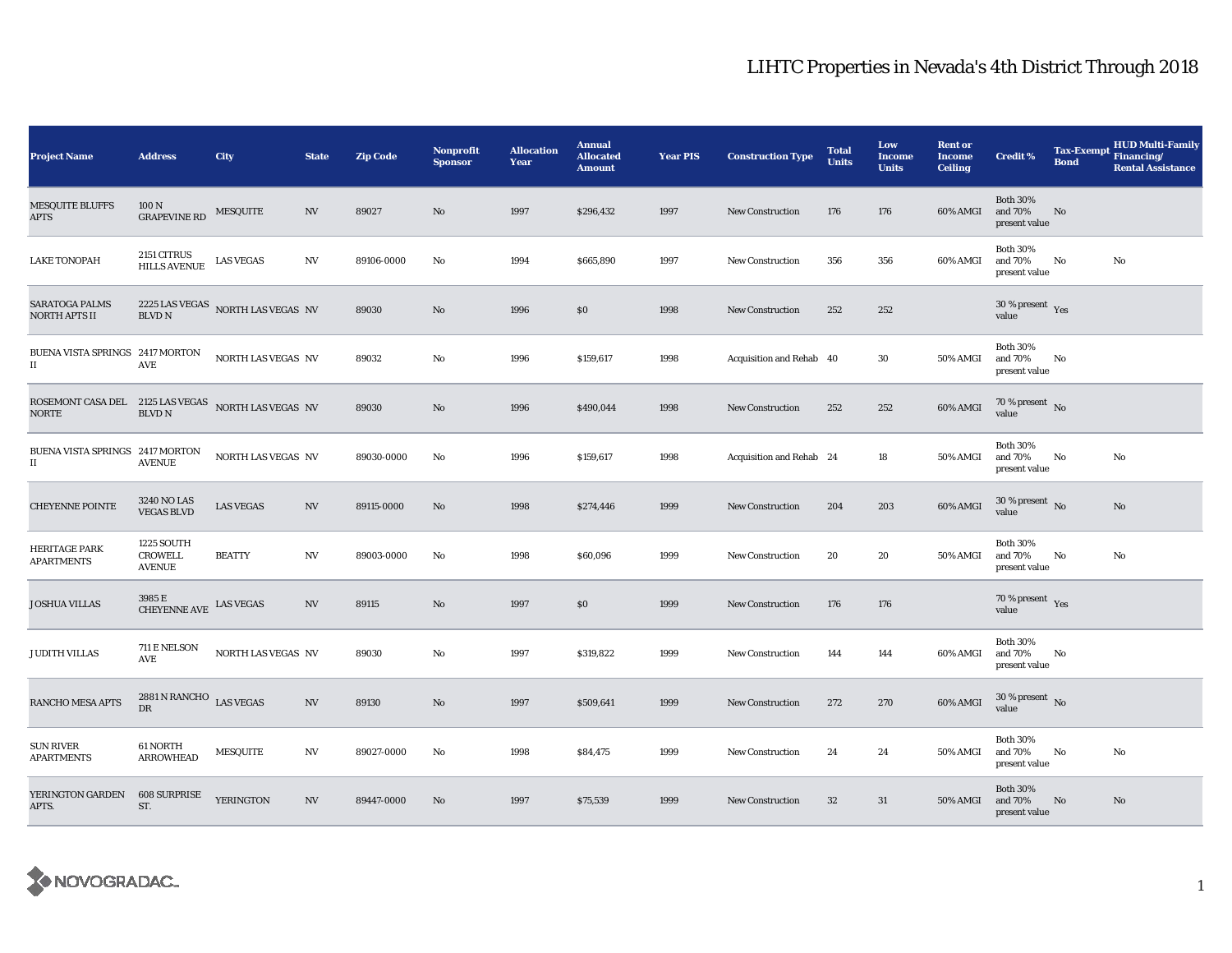| <b>Project Name</b>                                                                  | <b>Address</b>                                        | City               | <b>State</b>             | <b>Zip Code</b> | Nonprofit<br><b>Sponsor</b> | <b>Allocation</b><br>Year | <b>Annual</b><br><b>Allocated</b><br><b>Amount</b> | <b>Year PIS</b> | <b>Construction Type</b> | <b>Total</b><br><b>Units</b> | Low<br><b>Income</b><br><b>Units</b> | <b>Rent or</b><br><b>Income</b><br><b>Ceiling</b> | <b>Credit %</b>                             | <b>Bond</b> | <b>HUD Multi-Family</b><br>Tax-Exempt Financing/<br><b>Rental Assistance</b> |
|--------------------------------------------------------------------------------------|-------------------------------------------------------|--------------------|--------------------------|-----------------|-----------------------------|---------------------------|----------------------------------------------------|-----------------|--------------------------|------------------------------|--------------------------------------|---------------------------------------------------|---------------------------------------------|-------------|------------------------------------------------------------------------------|
| <b>SUNSET PALMS</b><br>(FORMERLY LAS VEGAS 1905 H STREET LAS VEGAS<br><b>FAMILY)</b> |                                                       |                    | NV                       | 89106-0000      | No                          | 1999                      | \$71,228                                           | 1999            | <b>New Construction</b>  | 56                           | 56                                   | 60% AMGI                                          | <b>Both 30%</b><br>and 70%<br>present value | No          | No                                                                           |
| <b>CASA SORRENTO APTS</b>                                                            | $3580\,\mathrm{E}$ ALEXANDER RD $\,$ LAS VEGAS        |                    | N <sub>V</sub>           | 89115           | No                          | 1998                      | \$0                                                | 2000            | <b>New Construction</b>  | 236                          | 236                                  |                                                   | 70 % present $\bar{N}$ o<br>value           |             |                                                                              |
| <b>SUNSET PARK</b><br><b>APARTMENTS</b>                                              | 1555 BALZAR<br><b>AVENUE</b>                          | <b>LAS VEGAS</b>   | NV                       | 89106-0000      | No                          | 1998                      | \$440,213                                          | 2000            | <b>New Construction</b>  | 48                           | 48                                   | <b>50% AMGI</b>                                   | <b>Both 30%</b><br>and 70%<br>present value | No          | No                                                                           |
| <b>SHADOW CREEK II</b><br><b>APARTMENTS</b>                                          | <b>375 RYAN</b><br><b>AVENUE</b>                      | <b>OVERTON</b>     | NV                       | 89040-0000      | No                          | 1999                      | \$63,242                                           | 2000            | <b>New Construction</b>  | 25                           | 24                                   | 60% AMGI                                          | <b>Both 30%</b><br>and 70%<br>present value | No          | No                                                                           |
| <b>HOMESTEAD</b>                                                                     | 4451 NORTH<br><b>BLAGG ROAD</b>                       | <b>PAHRUMP</b>     | NV                       | 89060-0000      | No                          | 2000                      | \$52,864                                           | 2001            | <b>New Construction</b>  | 20                           | 20                                   | 60% AMGI                                          | <b>Both 30%</b><br>and 70%<br>present value | No          | No                                                                           |
| SHEPHERD HILLS                                                                       | 1950 SIMMONS<br>ST                                    | <b>LAS VEGAS</b>   | $_{\mathrm{NV}}$         | 89106           | No                          | 1999                      | \$824,605                                          | 2001            | <b>New Construction</b>  | 195                          | 193                                  | 60% AMGI                                          | <b>Both 30%</b><br>and 70%<br>present value | No          |                                                                              |
| BUENA VISTA SPRINGS, 2417 W MORTON NORTH LAS VEGAS NV<br>PHASE III                   | AVE                                                   |                    |                          | 89032-0000      | No                          | 1999                      | \$492,681                                          | 2001            | New Construction         | 58                           | 58                                   | <b>50% AMGI</b>                                   | <b>Both 30%</b><br>and 70%<br>present value | No          | No                                                                           |
| WHISPERING PALMS                                                                     | 2655 W LAKE<br><b>MEAD BLVD</b>                       | NORTH LAS VEGAS NV |                          | 89030-0000      | No                          | 2000                      | \$555,415                                          | 2001            | New Construction         | 208                          | 208                                  | 60% AMGI                                          | <b>Both 30%</b><br>and 70%<br>present value | No          | No                                                                           |
| LOUISE<br>SHELL/HARMONY<br>PARK APTS                                                 | 2101 N MARTIN<br>LUTHER KING LAS VEGAS<br><b>BLVD</b> |                    | $_{\mathrm{NV}}$         | 89106-0000      | Yes                         | 2001                      | \$499,949                                          | 2003            | <b>New Construction</b>  | 100                          | 100                                  | 50% AMGI                                          | <b>Both 30%</b><br>and 70%<br>present value | No          | No                                                                           |
| <b>COURTYARDS</b>                                                                    | <b>2831 EAST</b><br>DANDELION ST.                     | PAHRUMP            | $_{\mathrm{NV}}$         | 89048-0000      | Yes                         | 2001                      | \$388,355                                          | 2003            | <b>New Construction</b>  | 60                           | 59                                   | 50% AMGI                                          | <b>Both 30%</b><br>and 70%<br>present value | No          | No                                                                           |
| PALM TERRACE<br><b>SENIOR VILLAGE</b>                                                | 421 MARGARET PAHRUMP<br><b>STREET</b>                 |                    | $_{\mathrm{NV}}$         | 89048-0000      | No                          | 2002                      | \$325,210                                          | 2003            | <b>New Construction</b>  | 64                           | 63                                   | 60% AMGI                                          | <b>Both 30%</b><br>and 70%<br>present value | No          | No                                                                           |
| DAVID HOGGARD<br>FAMILY COMMUNITY                                                    | $1100$ W MONROE $_{\rm LAS}$ VEGAS<br>AVE             |                    | $\ensuremath{\text{NV}}$ | 89106           | Yes                         | 2002                      | \$0                                                | 2004            | <b>New Construction</b>  | 100                          | 100                                  |                                                   | 70 % present $Yes$<br>value                 |             |                                                                              |
| <b>RIVERS BEND</b>                                                                   | P O BOX 8000-<br>191                                  | <b>MESQUITE</b>    | NV                       | 89027-0000      | No                          | 2002                      | \$329,360                                          | 2004            | <b>New Construction</b>  | 48                           | 48                                   | 60% AMGI                                          | <b>Both 30%</b><br>and 70%<br>present value | No          | No                                                                           |

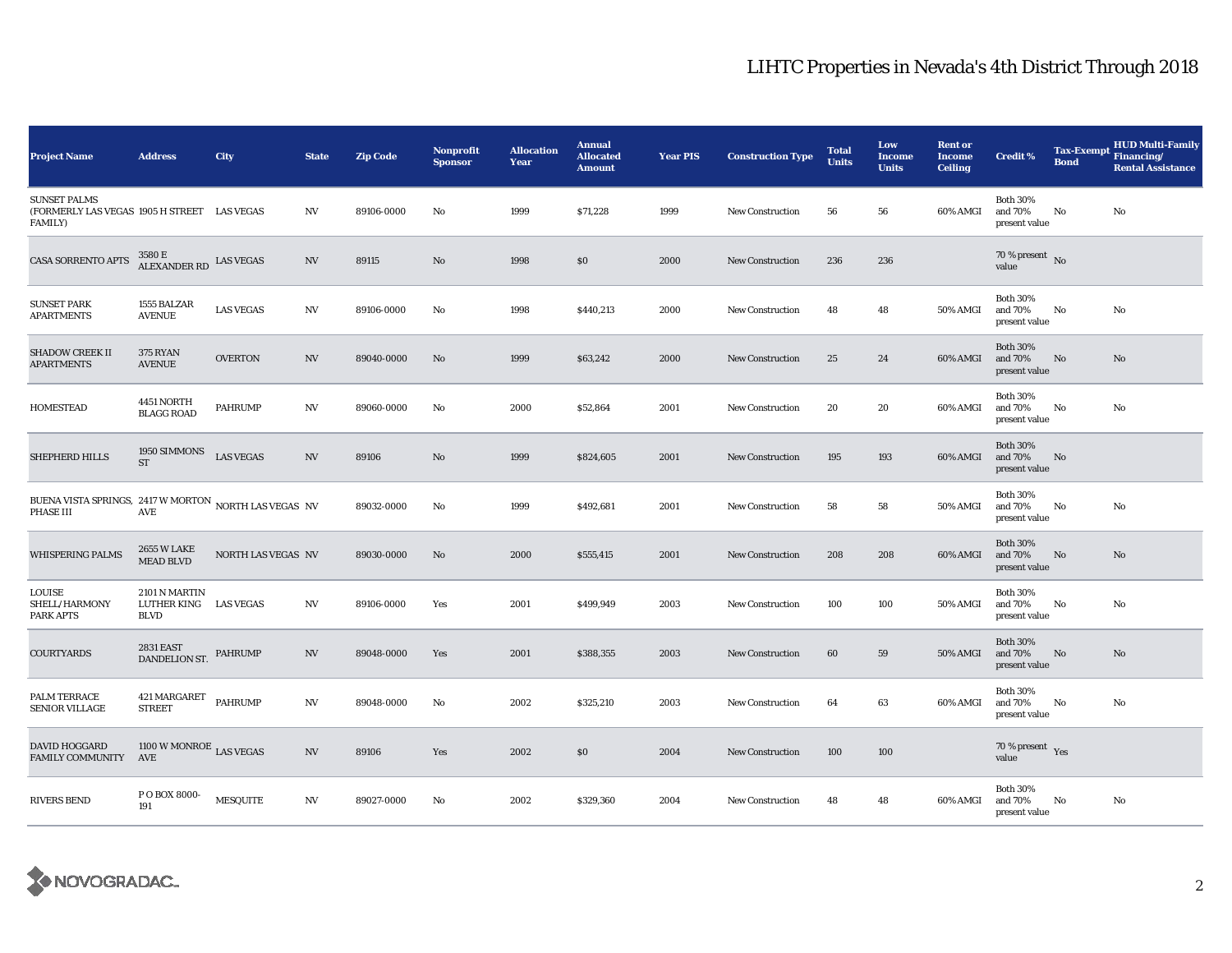| <b>Project Name</b>                                                  | <b>Address</b>                                                                                            | City               | <b>State</b>             | <b>Zip Code</b> | Nonprofit<br>Sponsor | <b>Allocation</b><br>Year | <b>Annual</b><br><b>Allocated</b><br><b>Amount</b> | <b>Year PIS</b> | <b>Construction Type</b> | <b>Total</b><br><b>Units</b> | Low<br><b>Income</b><br><b>Units</b> | <b>Rent or</b><br><b>Income</b><br><b>Ceiling</b> | <b>Credit %</b>                             | <b>Tax-Exempt</b><br><b>Bond</b> | <b>HUD Multi-Family</b><br>Financing/<br><b>Rental Assistance</b> |
|----------------------------------------------------------------------|-----------------------------------------------------------------------------------------------------------|--------------------|--------------------------|-----------------|----------------------|---------------------------|----------------------------------------------------|-----------------|--------------------------|------------------------------|--------------------------------------|---------------------------------------------------|---------------------------------------------|----------------------------------|-------------------------------------------------------------------|
| <b>DAVID HOGGARD</b><br>FAMILY COMM. AKA<br><b>EVERGREEN</b>         | MONROE / J<br><b>STREET</b>                                                                               | <b>LAS VEGAS</b>   | NV                       | 89106-0000      | Yes                  | 2002                      | \$499,796                                          | 2004            | <b>New Construction</b>  | 100                          | 100                                  | 60% AMGI                                          | <b>Both 30%</b><br>and 70%<br>present value | No                               | No                                                                |
| SEN. HARRY REID<br>SENIOR APTS AKA 11TH STEWART<br>ST                | 11TH STREET /<br><b>AVENUE</b>                                                                            | <b>LAS VEGAS</b>   | NV                       | 89106-0000      | Yes                  | 2001                      | \$499,941                                          | 2004            | <b>New Construction</b>  | 100                          | 100                                  | 60% AMGI                                          | <b>Both 30%</b><br>and 70%<br>present value | No                               | No                                                                |
| GLENBROOK TERRACE $^{6551 \text{ MCCARREN}}_{ST}$ NORTH LAS VEGAS NV |                                                                                                           |                    |                          | 89086-0000      | No                   | 2003                      | \$628,526                                          | 2005            | <b>New Construction</b>  | 272                          | 272                                  | 60% AMGI                                          | <b>Both 30%</b><br>and 70%<br>present value | No                               | No                                                                |
| <b>CHEYENNE CROSSING</b>                                             | 2630 E<br><b>CHEYENNE</b>                                                                                 | NORTH LAS VEGAS NV |                          | 89030-0000      | No                   | 2007                      | \$813,227                                          | 2007            | <b>New Construction</b>  | 176                          | 176                                  | 60% AMGI                                          | <b>Both 30%</b><br>and 70%<br>present value | No                               | No                                                                |
| <b>HORIZON CREST</b>                                                 | 13 W OWENS<br>AVE.                                                                                        | <b>LAS VEGAS</b>   | $\ensuremath{\text{NV}}$ | 89101-0000      | Yes                  | 2006                      | \$1,000,000                                        | 2007            | <b>New Construction</b>  | 78                           | 69                                   | 50% AMGI                                          | <b>Both 30%</b><br>and 70%<br>present value | No                               | No                                                                |
| <b>SONOMA PALMS</b>                                                  | <b>3050 N JONES</b><br><b>BLVD</b>                                                                        | <b>LAS VEGAS</b>   | N V                      | 89108-0000      | No                   | 2008                      | \$949,626                                          | 2008            | <b>New Construction</b>  | 238                          | 238                                  | 60% AMGI                                          | <b>Both 30%</b><br>and 70%<br>present value | No                               | No                                                                |
| SARANN KNIGHT APTS                                                   | $900\,\rm{W}$ MONROE $\,$ LAS VEGAS AVE                                                                   |                    | N V                      | 89106-0000      | No                   | 2007                      | \$1,000,000                                        | 2009            | <b>New Construction</b>  | 82                           | 82                                   | 60% AMGI                                          | <b>Both 30%</b><br>and 70%<br>present value | No                               | No                                                                |
| <b>DECATUR PINES</b>                                                 | $6725$ N DECATUR $_{\rm LAS}$ VEGAS<br><b>BLVD</b>                                                        |                    | NV                       | 89131-0000      | No                   | 2010                      | \$995,400                                          | 2010            | New Construction         | 75                           | 75                                   | 60% AMGI                                          | <b>Both 30%</b><br>and 70%<br>present value | No                               | No                                                                |
| ETHEL MAE ROBINSON 900 W MONROE LAS VEGAS<br><b>SENIOR APTS</b>      |                                                                                                           |                    | $\ensuremath{\text{NV}}$ | 89106-0000      | No                   | 2008                      | \$354,157                                          | 2010            | <b>New Construction</b>  | 20                           | 20                                   | 60% AMGI                                          | <b>Both 30%</b><br>and 70%<br>present value | No                               | No                                                                |
| <b>SILVER SKY AT DEER</b><br><b>SPRINGS</b>                          | 6741 N.<br>$\begin{matrix} \text{DECATUR BLVD} \end{matrix} \begin{matrix} \text{LAS VEGAS} \end{matrix}$ |                    | N <sub>V</sub>           | 89131-0000      | No                   | 2009                      | \$1,500,000                                        | 2011            | <b>New Construction</b>  | 90                           | 90                                   | 60% AMGI                                          | <b>Both 30%</b><br>and 70%<br>present value | No                               | No                                                                |
| ETHEL MAE ROBINSON $1320$ H STREET LAS VEGAS<br><b>SENIOR II</b>     |                                                                                                           |                    | $\ensuremath{\text{NV}}$ | 89106-0000      | No                   | 2009                      | \$350,000                                          | 2011            | <b>New Construction</b>  | 18                           | 18                                   | 60% AMGI                                          | <b>Both 30%</b><br>and 70%<br>present value | No                               | No                                                                |
| <b>DECATUR PINES 2</b>                                               | $6741\,\mathrm{N}\,\mathrm{DECATUR}$ LAS VEGAS<br><b>BLVD</b>                                             |                    | NV                       | 89131-0000      | No                   | 2011                      | \$930,678                                          | 2012            | <b>New Construction</b>  | 75                           | 75                                   | <b>50% AMGI</b>                                   | <b>Both 30%</b><br>and 70%<br>present value | No                               | No                                                                |
| <b>LONE MOUNTAIN</b><br><b>SENIOR APTS</b>                           | 4652 N<br><b>RAINBOW BLVD</b>                                                                             | <b>LAS VEGAS</b>   | $_{\mathrm{NV}}$         | 89108-0000      | Yes                  | 2011                      | \$508,233                                          | 2013            | <b>New Construction</b>  | 75                           | 65                                   | 50% AMGI                                          | <b>Both 30%</b><br>and 70%<br>present value | No                               | No                                                                |

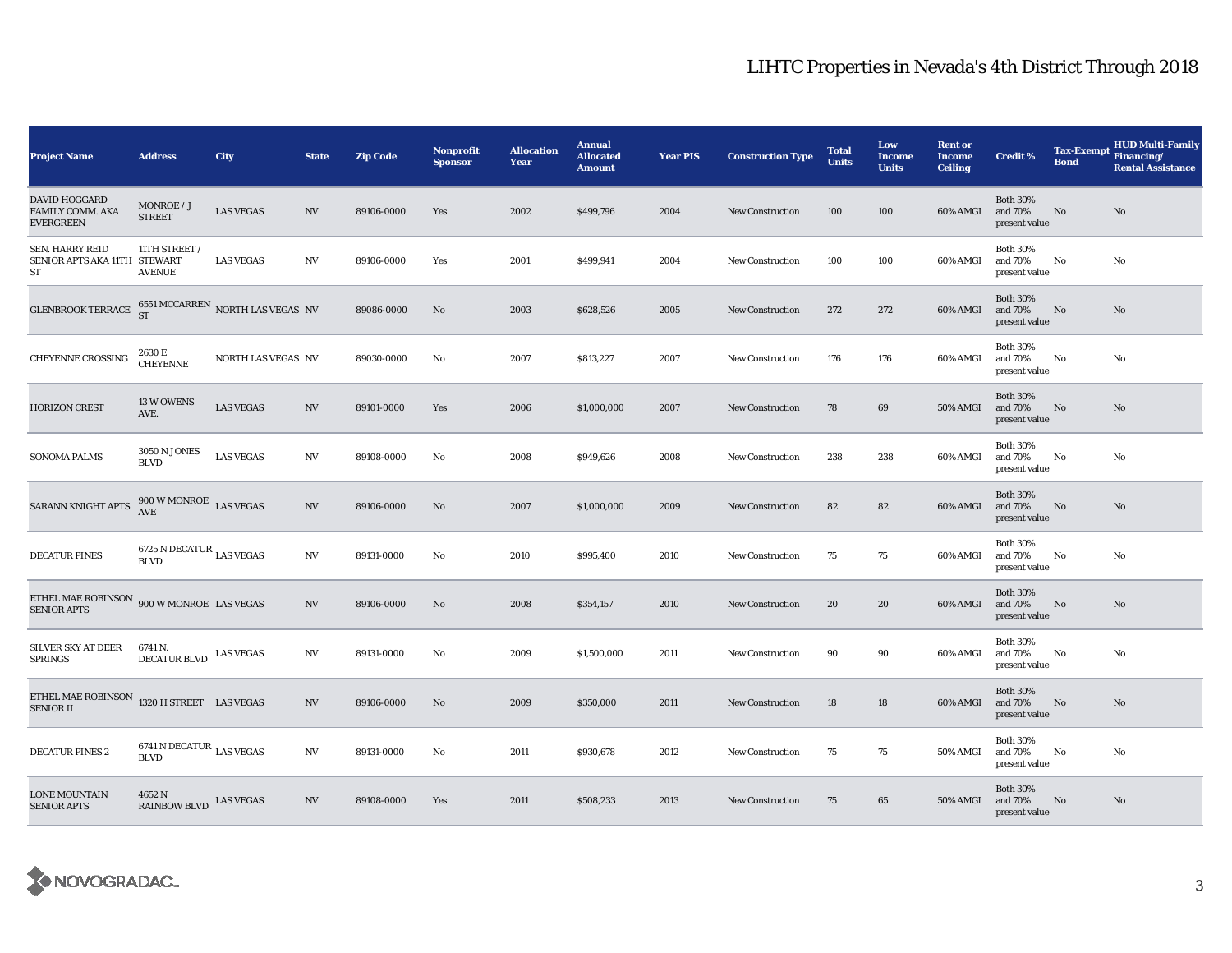| <b>Project Name</b>                                                                                                                                       | <b>Address</b>                      | <b>City</b>        | <b>State</b>             | <b>Zip Code</b> | <b>Nonprofit</b><br><b>Sponsor</b> | <b>Allocation</b><br>Year | <b>Annual</b><br><b>Allocated</b><br><b>Amount</b> | <b>Year PIS</b>      | <b>Construction Type</b>  | <b>Total</b><br><b>Units</b> | Low<br><b>Income</b><br><b>Units</b> | <b>Rent or</b><br><b>Income</b><br><b>Ceiling</b> | <b>Credit %</b>                             | <b>Bond</b> | <b>HUD Multi-Family</b><br>Tax-Exempt Financing/<br><b>Rental Assistance</b> |
|-----------------------------------------------------------------------------------------------------------------------------------------------------------|-------------------------------------|--------------------|--------------------------|-----------------|------------------------------------|---------------------------|----------------------------------------------------|----------------------|---------------------------|------------------------------|--------------------------------------|---------------------------------------------------|---------------------------------------------|-------------|------------------------------------------------------------------------------|
| <b>CENTENNIAL PARK</b><br><b>ARMS APARTMENTS</b>                                                                                                          | <b>2627 DONNA</b><br><b>STREET</b>  | NORTH LAS VEGAS NV |                          | 89030-0000      | No                                 | 2013                      | \$2,939,247                                        | 2014                 | Acquisition and Rehab 155 |                              | 155                                  | <b>50% AMGI</b>                                   | $70$ % present $\,$ No $\,$<br>value        |             | No                                                                           |
| <b>HIGHLAND TERRACE</b>                                                                                                                                   | 15 WEST<br>HIGHLAND<br><b>DRIVE</b> | <b>ELY</b>         | $_{\mathrm{NV}}$         | 89301-0000      | $\mathbf{N}\mathbf{o}$             | 2013                      | \$15,931,448                                       | 2014                 | Acquisition and Rehab 60  |                              | 60                                   | 60% AMGI                                          | <b>Both 30%</b><br>and 70%<br>present value | No          | No                                                                           |
| <b>BONNIE LANE APTS</b>                                                                                                                                   | 2047 BONNIE<br>LANE                 | <b>LAS VEGAS</b>   | $_{\mathrm{NV}}$         | 89156-0000      | No                                 | 2013                      | \$570,062                                          | 2015                 | <b>New Construction</b>   | 65                           |                                      | 65 50% AMGI                                       | $30$ % present $\,$ No $\,$<br>value        |             | No                                                                           |
| $\begin{tabular}{ c c c c } \hline \texttt{CAREFREE LIVING LINC} \end{tabular} \begin{tabular}{c} 236 \texttt{SOUTH 4TH} & \texttt{PANACA} \end{tabular}$ |                                     |                    | $_{\mathrm{NV}}$         | 89042-0000      | $\mathbf{N}\mathbf{o}$             | 2015                      | \$259,041                                          | 2016                 | Acquisition and Rehab 52  |                              | 52                                   | 60% AMGI                                          | <b>Both 30%</b><br>and 70%<br>present value | No          | No                                                                           |
| <b>CENTENNIAL PARK</b>                                                                                                                                    | 2627 DONNA ST NO LAS VEGAS          |                    | $\ensuremath{\text{NV}}$ | 89030           |                                    | 2013                      | \$0                                                | Insufficient<br>Data | Not Indicated             | 155                          | $\mathbf 0$                          |                                                   | Not<br>Indicated                            |             |                                                                              |
| HIGHLAND TERRACE AP $_{\rm HIGHLAND\, DR}^{115\ {\rm W}}$                                                                                                 |                                     | ELY                | $_{\mathrm{NV}}$         | 89301           | $\rm No$                           | Insufficient<br>Data      | $\$0$                                              | Insufficient<br>Data | New Construction          | 36                           | 36                                   |                                                   | Not<br>Indicated                            |             |                                                                              |
| SPRING MOUNTAIN APT <sup>1441</sup> E CALVADA PAHRUMP                                                                                                     |                                     |                    | NV                       | 89048           | No                                 | 1989                      | \$68,623                                           | 1991                 | New Construction          | 33                           | 32                                   | 60% AMGI                                          | $30$ % present $\,$ No $\,$<br>value        |             |                                                                              |
| PAHRUMP VALLEY APTS 2151 PAHRUMP<br>VALLEY BLVD                                                                                                           |                                     | <b>PAHRUMP</b>     | $\ensuremath{\text{NV}}$ | 89048-0000      | $\mathbf{N}\mathbf{o}$             | 1995                      | \$61,807                                           | 1996                 | New Construction          | 33                           | $32\,$                               | 60% AMGI                                          | $30\,\%$ present $\,$ No value              |             | $\mathbf{No}$                                                                |
| SHADOW CREEK APART! 350 RYAN AVE                                                                                                                          |                                     | <b>OVERTON</b>     | NV                       | 89040-0000      | No                                 | 1995                      | \$53,608                                           | 1996                 | New Construction          | 24                           | 24                                   | 60% AMGI                                          | $30$ % present $\,$ No $\,$<br>value        |             | No                                                                           |
|                                                                                                                                                           |                                     |                    |                          |                 |                                    |                           |                                                    |                      |                           |                              |                                      |                                                   |                                             |             |                                                                              |
| <b>48 Projects Reported</b>                                                                                                                               |                                     |                    |                          |                 |                                    |                           | \$37,052,161                                       |                      |                           | 5,202                        | 5,001                                |                                                   |                                             |             |                                                                              |
| Location: Nevada's 4th District (Congressional District, 116th)                                                                                           |                                     |                    |                          |                 |                                    |                           |                                                    |                      |                           |                              |                                      |                                                   |                                             |             |                                                                              |
| Point Source: LIHTC                                                                                                                                       |                                     |                    |                          |                 |                                    |                           |                                                    |                      |                           |                              |                                      |                                                   |                                             |             |                                                                              |